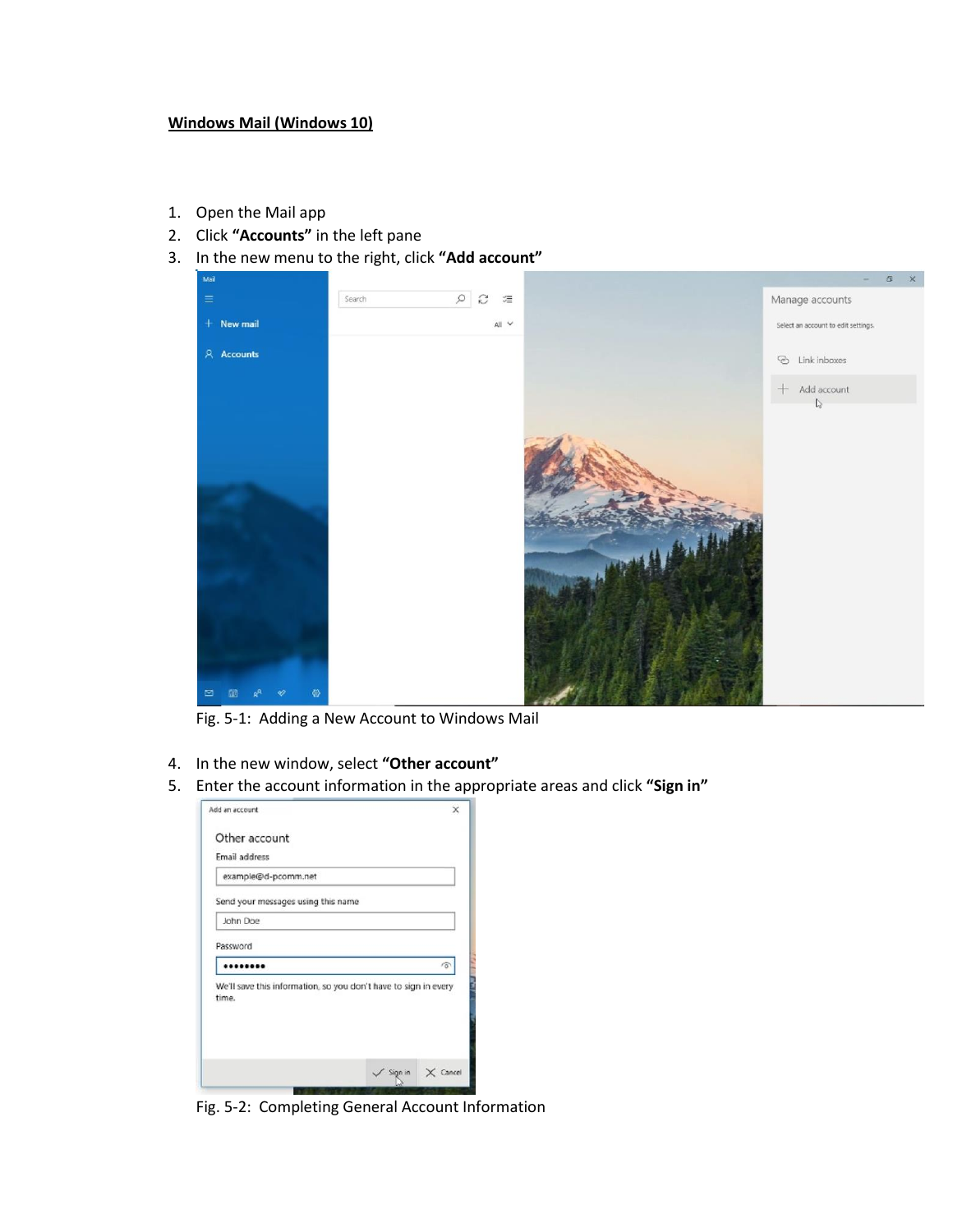- 6. Click **"Done"** if the account creation was a success. Otherwise, verify the e-mail and password and retry
- 7. The account may say **"Attention required"** on the right. Click the account and then select **"Change settings"**



Fig. 5-3: Changing Settings after Primary Creation

8. In the account settings, click **"Options for syncing your content"** under **"Change mailbox sync settings"**

| Account name                                                             |  |
|--------------------------------------------------------------------------|--|
| D-pcomm                                                                  |  |
| <b>Change mailbox sync settings</b><br>Options for syncing your content. |  |
|                                                                          |  |
| <b>Delete account</b><br>Remove this account from your device.           |  |

Fig. 5-4: Navigating to Account Sync Settings

9. Scroll to the bottom of the sync settings and click **"Incoming and outgoing mail server info"** under **"Advanced mailbox settings"**

| the last 3 months                                                          |  |
|----------------------------------------------------------------------------|--|
| Send your messages using this name                                         |  |
| John Doe                                                                   |  |
| Sync options                                                               |  |
| Email                                                                      |  |
| On                                                                         |  |
|                                                                            |  |
| <b>Advanced mailbox settings</b><br>Incoming and outgoing mail server info |  |

Fig. 5-5: Navigating to Additional Server Settings